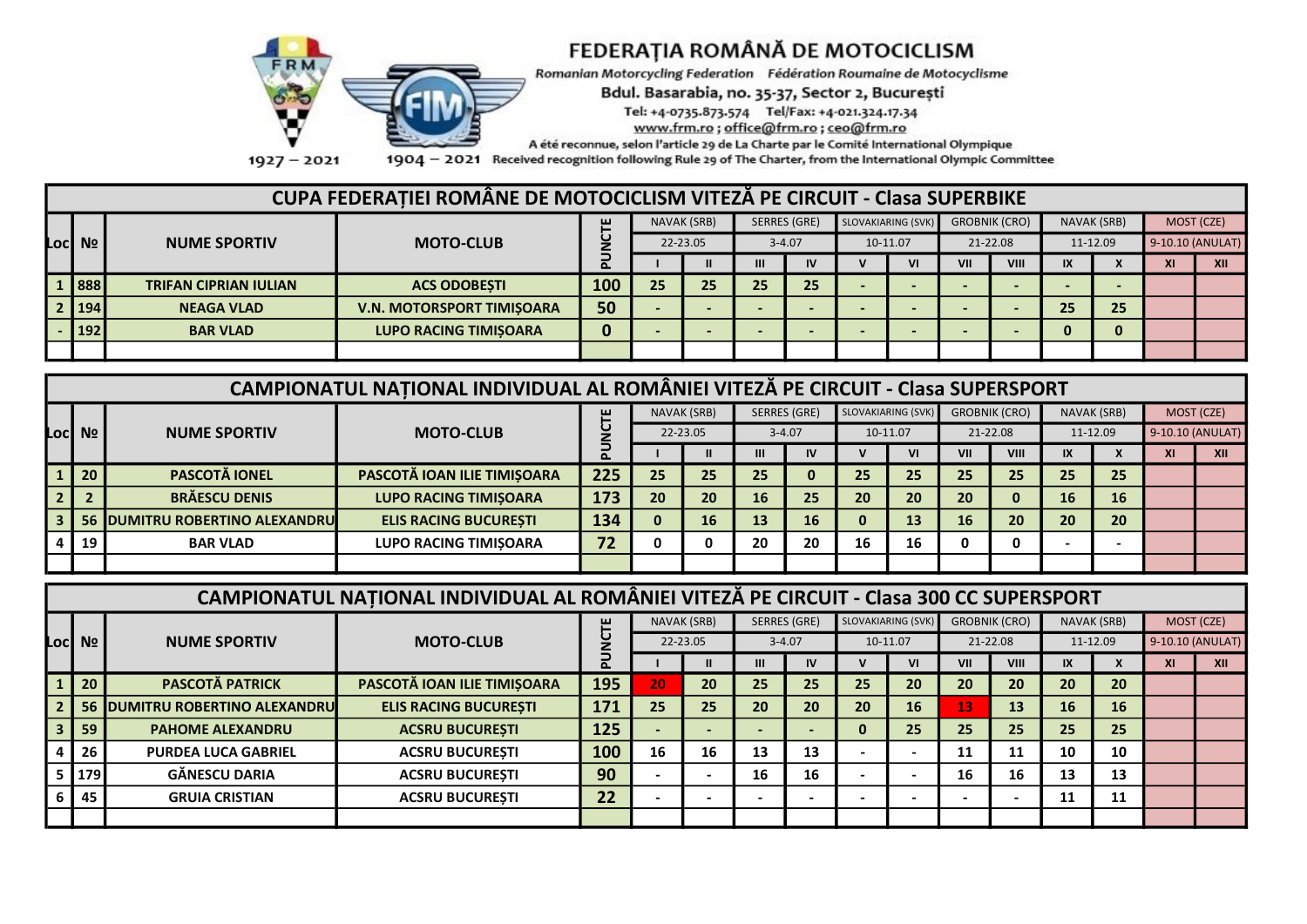

## FEDERAȚIA ROMÂNĂ DE MOTOCICLISM

Romanian Motorcycling Federation Fédération Roumaine de Motocyclisme

Bdul. Basarabia, no. 35-37, Sector 2, București

Tel: +4-0735.873.574 Tel/Fax: +4-021.324.17.34

www.frm.ro; office@frm.ro; ceo@frm.ro

A été reconnue, selon l'article 29 de La Charte par le Comité International Olympique

1904 - 2021 Received recognition following Rule 29 of The Charter, from the International Olympic Committee

### CUPA FEDERATIEI ROMÂNE DE MOTOCICLISM VITEZĂ PE CIRCUIT - Clasa 1000 DEBUTANTI

|     |         | <b>NUME SPORTIV</b>         | <b>MOTO-CLUB</b>       | ш  |          | NAVAK (SRB)  | SERRES (GRE) |    | NAVAK (SRB) |    |
|-----|---------|-----------------------------|------------------------|----|----------|--------------|--------------|----|-------------|----|
|     | Loc  Nº |                             |                        |    | 22-23.05 |              | $3 - 4.07$   |    | 11-12.09    |    |
|     |         |                             |                        | ௳  |          | $\mathbf{I}$ | Ш            | IV |             | ٧I |
|     | 56      | <b>AMBĂRUS MARIUS ANTON</b> | <b>ACS ODOBESTI</b>    | 95 | 20       | 25           | 25           | 25 |             |    |
| l 2 |         | <b>POP SORIN ILIE</b>       | <b>ENDURO BISTRITA</b> | 95 | 25       | 20           |              |    | 25          | 25 |
|     |         |                             |                        |    |          |              |              |    |             |    |

|           |                           | CUPA FEDERATIEI ROMÂNE DE MOTOCICLISM VITEZĂ PE CIRCUIT - Clasa 600 DEBUTANTI |     |    |             |            |              |          |             |
|-----------|---------------------------|-------------------------------------------------------------------------------|-----|----|-------------|------------|--------------|----------|-------------|
|           |                           |                                                                               | ш   |    | NAVAK (SRB) |            | SERRES (GRE) |          | NAVAK (SRB) |
| Locl Nº l | <b>NUME SPORTIV</b>       | <b>MOTO-CLUB</b>                                                              |     |    | 22-23.05    | $3 - 4.07$ |              | 11-12.09 |             |
|           |                           |                                                                               | ௨   |    |             | Ш          | IV           |          |             |
| 1 265     | <b>CHIVU VLAD GABRIEL</b> | <b>ACSRU BUCURESTI</b>                                                        | 125 | 25 | 25          | 25         | 25           | 25       | 25          |
| 73        | <b>TEODORESCU ADRIAN</b>  | <b>MRM BUCURESTI</b>                                                          | 40  |    |             | 20         | 20           |          |             |
| 96        | <b>BELAL FERAT</b>        | <b>LUPO RACING TIMISOARA</b>                                                  | 20  |    |             |            |              | 20       |             |
|           |                           |                                                                               |     |    |             |            |              |          |             |

|           |                              | CUPA FEDERATIEI ROMÂNE DE MOTOCICLISM VITEZĂ PE CIRCUIT - Clasa CF MOTO 300 CC MONOMARCĂ |            |          |             |              |           |             |          |  |
|-----------|------------------------------|------------------------------------------------------------------------------------------|------------|----------|-------------|--------------|-----------|-------------|----------|--|
|           |                              |                                                                                          | ш          |          | NAVAK (SRB) | SERRES (GRE) |           | NAVAK (SRB) |          |  |
| Locl Nº l | <b>NUME SPORTIV</b>          | <b>MOTO-CLUB</b>                                                                         |            | 22-23.05 |             | $3 - 4.07$   |           |             | 11-12.09 |  |
|           |                              |                                                                                          | $\sim$     |          |             | $\mathbf{m}$ | <b>IV</b> |             | VI       |  |
| 39        | <b>POLEXICI VALENTIN</b>     | <b>ACSRU BUCURESTI</b>                                                                   | <b>100</b> |          |             | 25           | 25        | 25          | 25       |  |
| 59        | <b>PAHOME ALEXANDRU</b>      | <b>ACSRU BUCURESTI</b>                                                                   | 45         | 20       | 25          |              |           |             |          |  |
| 25        | <b>VELICU ANTONIO ANDREI</b> | <b>ACSRU BUCURESTI</b>                                                                   | 45         | 25       | 20          |              |           |             |          |  |
| 46        | <b>GĂVĂNESCU EMANUEL</b>     | <b>ACSRU BUCURESTI</b>                                                                   | 40         |          |             | 20           | 20        |             |          |  |
| 23        | <b>VOINEA ALEXANDRU</b>      | <b>ACSRU BUCURESTI</b>                                                                   | 36         |          |             |              |           | 16          | 20       |  |
| 72        | <b>COJOCARIU FABIAN</b>      | <b>ACSRU BUCURESTI</b>                                                                   | 33         |          |             |              |           | 20          | 13       |  |
| 77        | <b>ANDRITA ANA-MARIA</b>     | <b>ACSRU BUCURESTI</b>                                                                   | 29         |          |             |              |           | 13          | 16       |  |
|           |                              |                                                                                          |            |          |             |              |           |             |          |  |